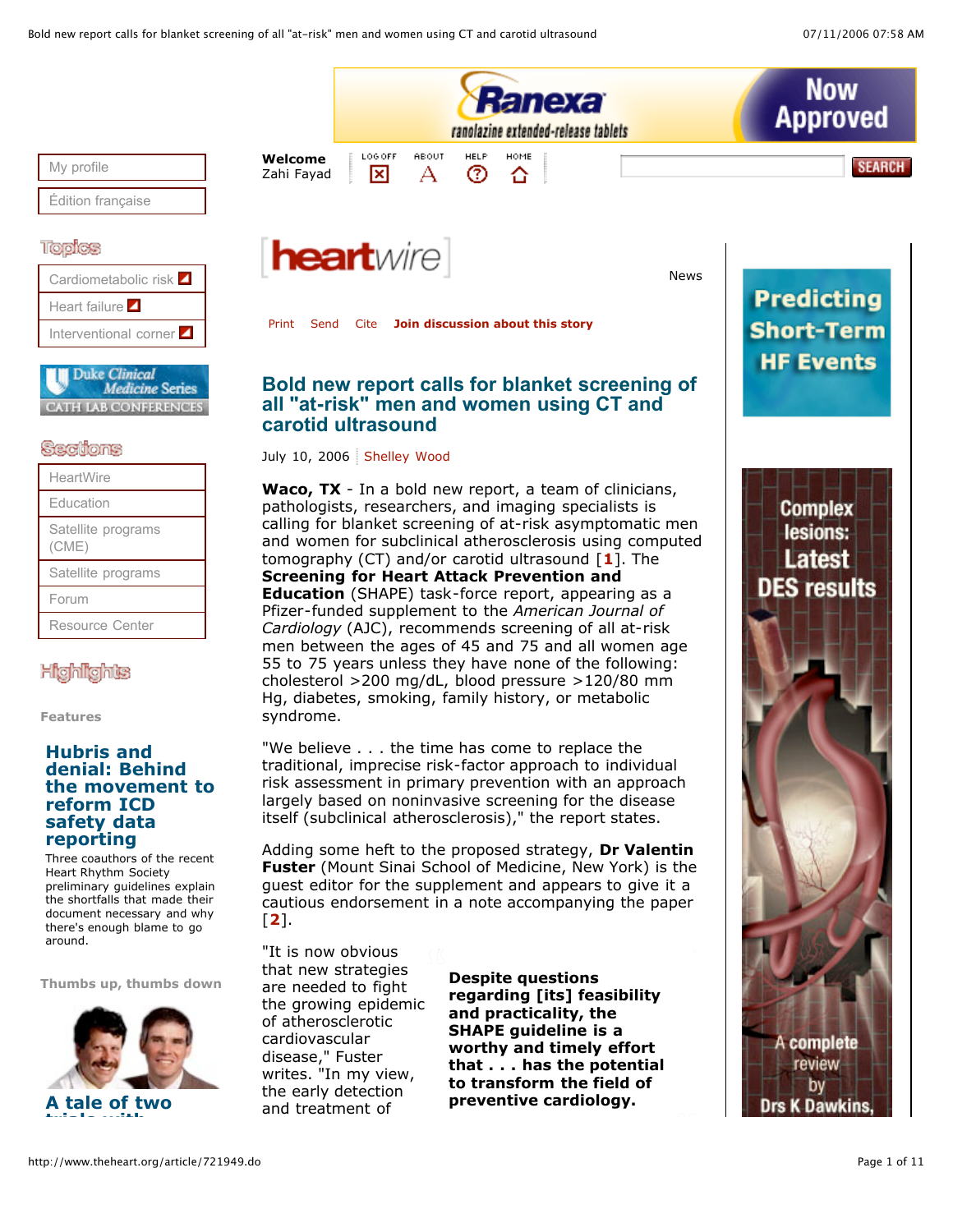**trials with clopidogrel**

**Drs Eric Topol** and **Rob Califf** assess **CHARISMA** and **BASKET-LATE**.

**HeartBeat**



## **ACC 2006 part 2: Where's the controversy?**

**Drs Valentin Fuster**, **Christopher Cannon**, and **Melissa Walton-Shirley** discuss **ASTEROID**, **UNLOAD**, **BASKET-LATE**, and **MIST**.

**Features**



# **Growing up and finding its place: Cardiac MRI in clinical practice**

While experts no longer seriously envision MRI as a one-stop cardiac imaging shop, future roles for the technology in vascular disease as well as in targeted, patient-specific treatments get bigger and more promising everyday.

**HeartBeat**



**ACC 2006: Antithrombotic therapies**

high-risk subclinical atherosclerosis is a leading candidate to fulfill that role. . . . Despite questions regarding the feasibility and practicality of such an ambitious proposal, the SHAPE guideline is a worthy and timely effort that goes beyond traditional risk assessment and has the potential to transform the field of preventive cardiology."

But while the report explicitly bills itself as "a new practice guideline for cardiovascular screening in the asymptomatic at-risk population," not everyone believes the terminology—let alone the proposed strategy—is appropriate.

"It's an opinion, it's not a guideline that's been vetted through any kind of ecumenical group of people who have any official standing to make clinical-practice guidelines," **Dr Robert Califf** (Duke Clinical Research Institute, Durham, NC) told **heart***wire*. "There's enough evidence to have an opinion about this; I don't think there's enough evidence to have a policy about it. It's an interesting idea and it could be right. Then again, it may not be right."

## **The manifesto**

**There's enough evidence to have an opinion about this; I don't think there's enough evidence to have a policy about it.**

The SHAPE taskforce report is part three in a series of papers summarizing satellite symposia proceedings dubbed "From Vulnerable Plaque to Vulnerable Patient" held during

the **American College of Cardiology** (ACC) and **American Heart Association** (AHA) meetings over the past five years [**3**,**4**]. Chair of the SHAPE task force and lead author on the papers is **Dr Morteza Naghavi** (American Heart Technologies, Houston, TX), widely acknowledged as the impassioned voice behind the push to give cardiac imaging a leading role in preventive cardiology. Naghavi is also the founder and president of the Houston-based **Association for Eradication of Heart Attack** (AEHA), a not-for-profit organization dedicated to researching mechanisms, prevention, detection, and treatment of acute MI; it is also the organizing force behind the Vulnerable Plaque symposia and the SHAPE guidelines.

The SHAPE document outlines the use of imaging technology to measure coronary artery calcium (CAC) using computed tomography (CT) and carotid-intimamedia thickness (CIMT) and plaque using carotid ultrasound. The document also includes a costeffectiveness analysis based on a series of plausible assumptions. While other imaging technologies might play a future screening role, the authors say, it is these two that the SHAPE task force decided fulfilled the



**Foundations for clinical practice in antiplatelet therapy:** *Building on the evidence*

Thought leaders review the role of platelets and antiplatelet therapy in patients with STEMI, systemic atherosclerosis, biomarkers in atherothrombosis and recent registry data and clinical guidelines plus examine quality of care initiatives. **CME** 

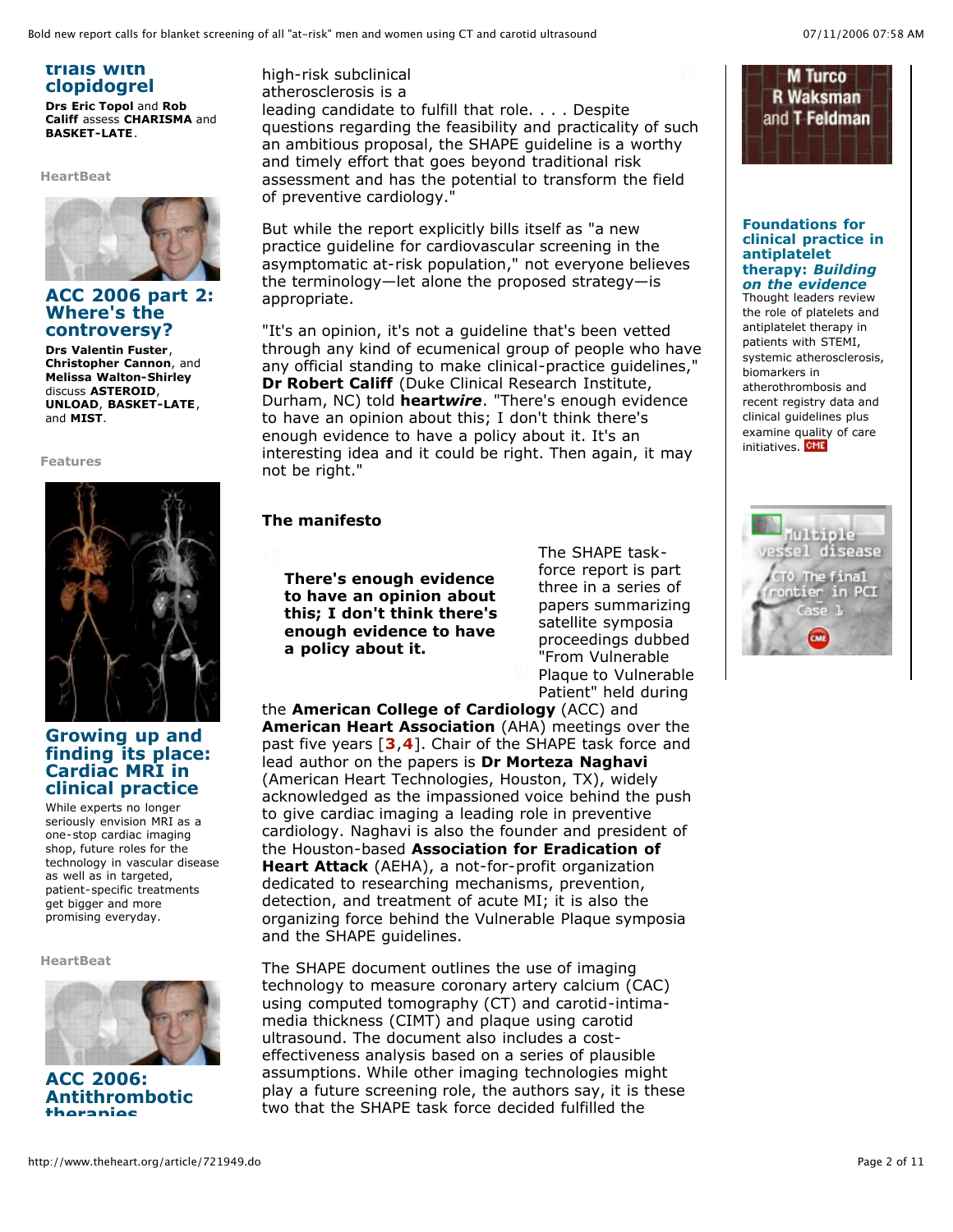#### **therapies**

**Drs Valentin Fuster**, **Christopher Cannon**, **James Ferguson**, and **Harlan Krumholz** discuss **CHARISMA**, **EXTRACT-TIMI 25**, and **OASIS-6**.

**Forum**



## **Can a hospital limit privileges based on numbers at their hospital alone?**

Join the discussion in the forum.

**Guidewire**



# **Next-generation drug-eluting stents tackle shortcomings of Cypher, Taxus**

Improved deliverability is the focus of the next generation, but innovative "thirdgeneration" devices reflect inventive designs and a growing unease about permanent polymers. Although they still have major hoops to hop through, bioabsorbable polymers on metal devices are coming soon, to a stent near you.

**Features**



**To CRP or not to CRP: That is the question** CRP levels have been proven

criteria of being sufficiently evidence-based (in terms of predictive value), widely available, reproducible, complementary to other risk-factor assessment tools, and cost-effective relative to the status quo.

The proposal hinges on the basic principle that traditional risk-factor screening—using the Framingham Risk Score and the SCORE criteria in Europe—does a good job of identifying people at very low and very high risk of MI or stroke over a 10-year period but fails to single out "atrisk" men and women who represent everything in between. As Naghavi et al note in their proposal, the current AHA/**National Cholesterol Education Program** (NCEP)-sanctioned guidelines permit the use of noninvasive screening tests as an option for additional risk assessment in "appropriately selected" individuals, at the physician's discretion.

"What's really new about [the SHAPE task-force report] is it really expands the types and numbers of individuals who are recommended for screening and moves imaging screening to the forefront," **Dr Allen J Taylor** (Walter Reed Army Medical Center, Washington, DC), a member of the editorial committee for the report, told **heart***wire*. "So it is a broader effort in trying to get people screened for heart disease through a combination of traditional approaches and newer approaches like imaging; what's controversial is the low bar it sets for screening—it's virtually all middle-aged men and women who are not known to be extremely low risk, which is pretty much everybody. So it's a bit forward-thinking in that regard; whether that's a tenable position is a matter for debate."

The members of the writing committee, editorial committee, and advisors—as they are categorized according to their level of participation in the report include some well-known names in cardiology and, in particular, cardiologists who have been at the forefront of cardiac imaging research. Yet the report itself has no official backing from the professional associations or bodies typically responsible for drawing up guidelines: the AHA, ACC, or the **National Heart, Lung, and Blood Institute** (NHLBI) and its NCEP.

# **Tepid praise, dismissals from the professional societies**

In interviews with **heart***wire*, spokespeople from the AHA, ACC, and NHLBI acknowledged the hard work of the AEHA and SHAPE task force but also emphasized that the proposed screening protocol was putting the cart before the horse.

*"This is a group of scientists and clinicians who are proposing that we change the way we think about heart disease. It's a grassroots organization; it's not a professional society or advocacy society, and these are not AHA/ACC guidelines, I think they have an*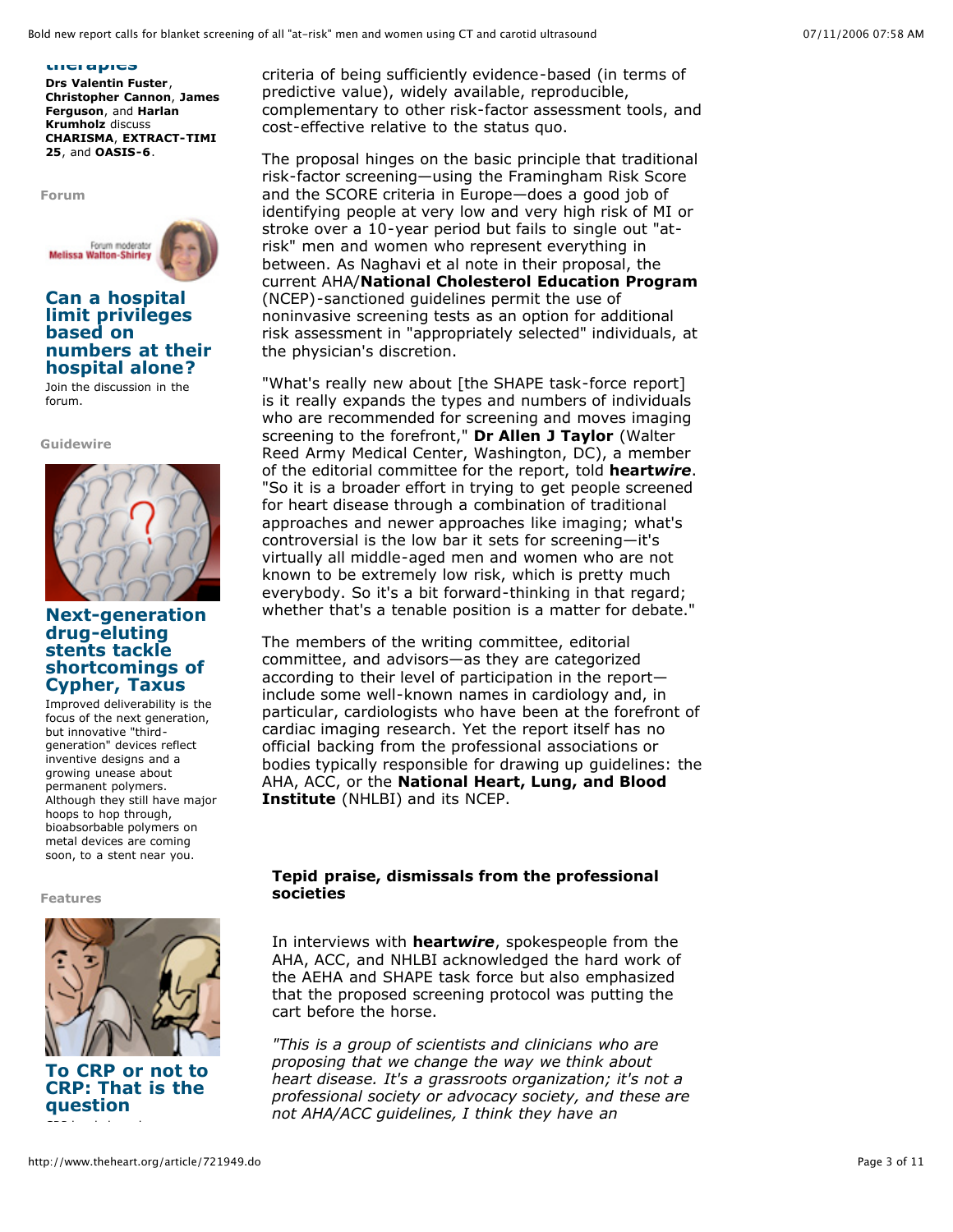CRP levels have been proven to predict risk of future heart disease independent of other risk factors, and some argue that routine screening will save lives. Others believe that CRP has been overhyped and routine measurement would not be cost-effective. Can a consensus be reached?

## Poll

**Question**

**Archives D** 

**Do you support the idea of blanket screening of all "at-risk" men and women using CT and carotid ultrasound?**

*(See:Bold new report calls for blanket screening of all "at-risk" men and women using CT and carotid ultrasound)*



O No

Vote

**Archives D** 

**Question**

**Should guidelines in the US and elsewhere drop beta blockers for uncomplicated hypertension?**

*(See:New UK hypertension guidelines omit beta blockers for routine use)*

 $\bigcirc$  NO

YES

*innovative proposal, it's very different from what we do now, and I think we do need to start thinking outside the box. But at this point, [the proposed strategy] hasn't been proven in a randomized clinical trial, so we need to test the hypothesis that we can prevent heart disease in the population at large; this proposes that we do that and provides the rationale for doing that."* **Dr Pamela Douglas** (Duke University), ACC immediate past president. (Douglas was also a member of the SHAPE writing group.)

*"It's a bold proposal. From my perspective and also from the AHA's, the idea of better primary prevention is always a good idea: the issue is whether you want to start with a high-tech screening approach and then do the rest of the risk factors once you've identified whose at risk, or whether you want to start with the less-expensive risk-factor assessment, treat all of those things to goal, and then identify the higher-risk people from that perspective before doing the hightech risk assessment."* **Dr Robert Bonow** (Northwestern University, Chicago, IL), AHA past president (2002-2003).

*"The principle of identifying and treating asymptomatic persons who are at high risk for CVD is a laudable and major goal for preventive cardiology; however, the precise screening approach recommended by SHAPE has not been proven to reduce morbidity and mortality through randomized controlled trials, which is the type of evidence we'd like to see before making publichealth recommendations. . . . The NHLBI is in the business of funding the research to help inform clinical practice, and right now the research is just not there."* **Dr Diana Bild**, medical officer, Division of Epidemiology and Clinical Applications, NHLBI, Bethesda, MD.

-*SW*

Vote **We began to think, this is** Experts acknowledge the simmering sense of frustration over the slow integration of modern imaging techniques into riskfactor screening. Naghavi speaks

**really crazy, we need to do something better; we should not be simply inventorying risk factors.**

persuasively about the current "tunnel vision on risk factors." Likewise, **Dr Prediman K Shah** (Cedars-Sinai Medical Center, Los Angeles, CA), chief of the SHAPE editorial committee, described the AEHA's work in the field as "a labor of love. . . borne out of a sense of frustration and wanting to do something that would have an impact" in terms of preventing sudden cardiac death.

"We are seeing patients who are considered not to be at risk based on Framingham assessment still having heart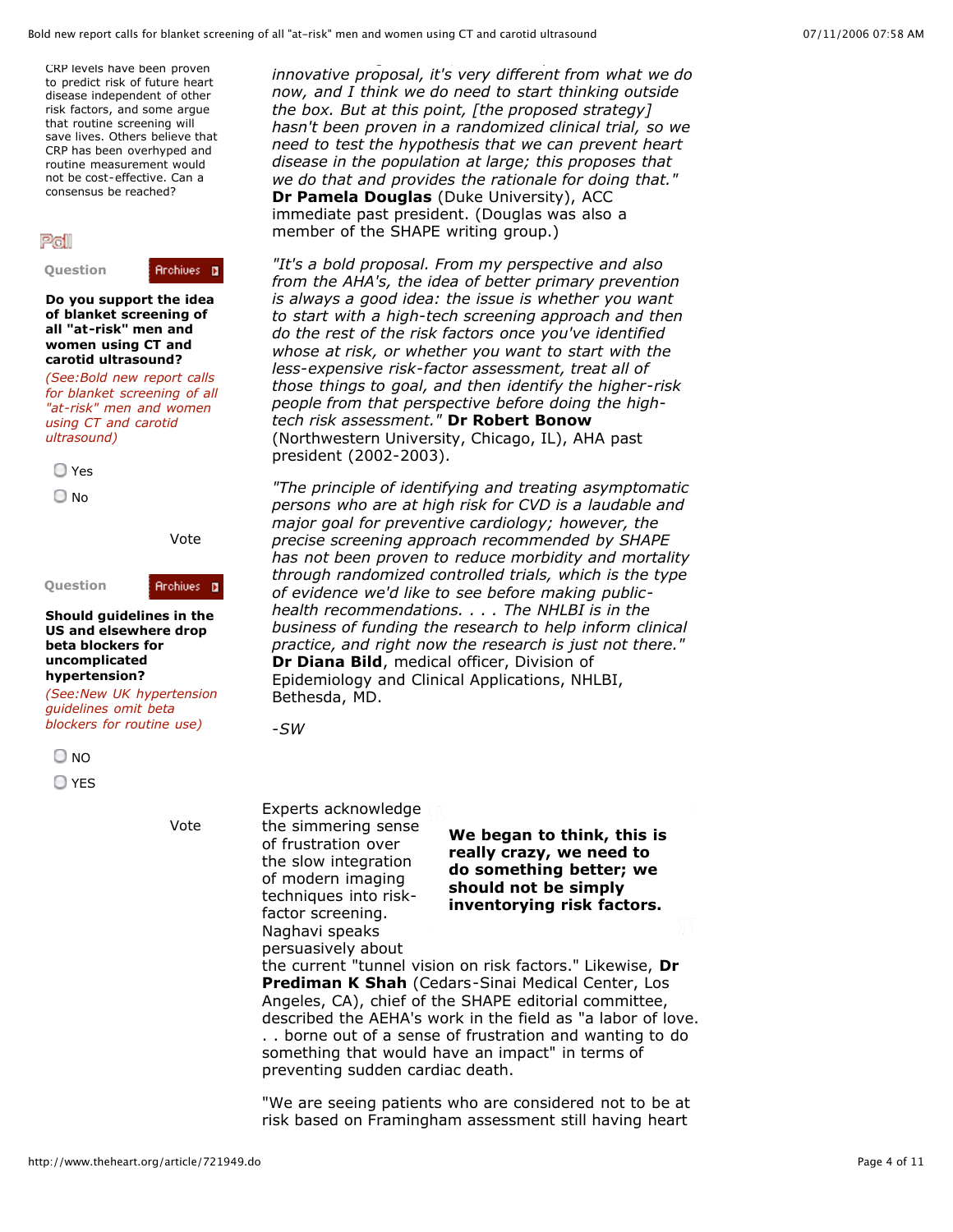attacks and sudden death," Shah told **heart***wire*. "We began to think, this is really crazy, we need to do something better; we should not be simply inventorying risk factors, we should be looking at the aggregate effect of known and unknown risk factors by actually examining the arteries directly to see whether the person has subclinical atherosclerosis or not."

Douglas agrees. "There's no question that there is a sense of frustration about why we haven't done better," she said. "Disability and mortality for acute MI has plummeted over the past 20 or 30 years, but at the same time, more people are getting heart disease than ever. . . . It's almost a failure of healthcare, that people develop cardiac disease. We *know* who is going to develop cardiac disease: we have a robust set of risk factors, we've got these screening tools that are diagnostic tests that have been proven in large populations over years and years to predict risk, we have therapeutic agents and therapeutic lifestyle adjustments that have also been proven to protect secondary prevention and even primary prevention. Why can't we put this together and keep people healthy?"

Even Bild, who emphasizes that the SHAPE document does not constitute "consensus guidelines," appreciates the fertile grounds from which it sprang.

"The basis for these recommendations is quite understandable, and that impatience is understandable both because there is a desire to prevent CVD and because these screening tests are available and they do predict disease. The problem is that what precisely should be done based on the test results is not entirely clear."

### **In the absence of evidence**

And there's the rub, experts say. While evidence is accumulating that presence of atherosclerosis on imaging tests may be a better predictor of risk than presence or absence of traditional risk factors, no large randomized, controlled trials have demonstrated that patient outcomes are improved.

"There's this belief, and I think it's a tenable belief, that screening is effective at incrementally identifying risk," Taylor told **heart***wire*. "But then where it breaks down is that the identification of risk has to lead to meaningful changes in management and patient behavior that downstream prevents events. And that hasn't been demonstrated. So it really acts on faith that on identification of risk, treatments would be fully and uniformly used, the harms and costs would be outweighed by benefits, and downstream more events would be prevented, and that's something that has not been fully worked out."

**We don't have . . . the evidence that they can**

Bonow agrees. "Clearly, these imaging techniques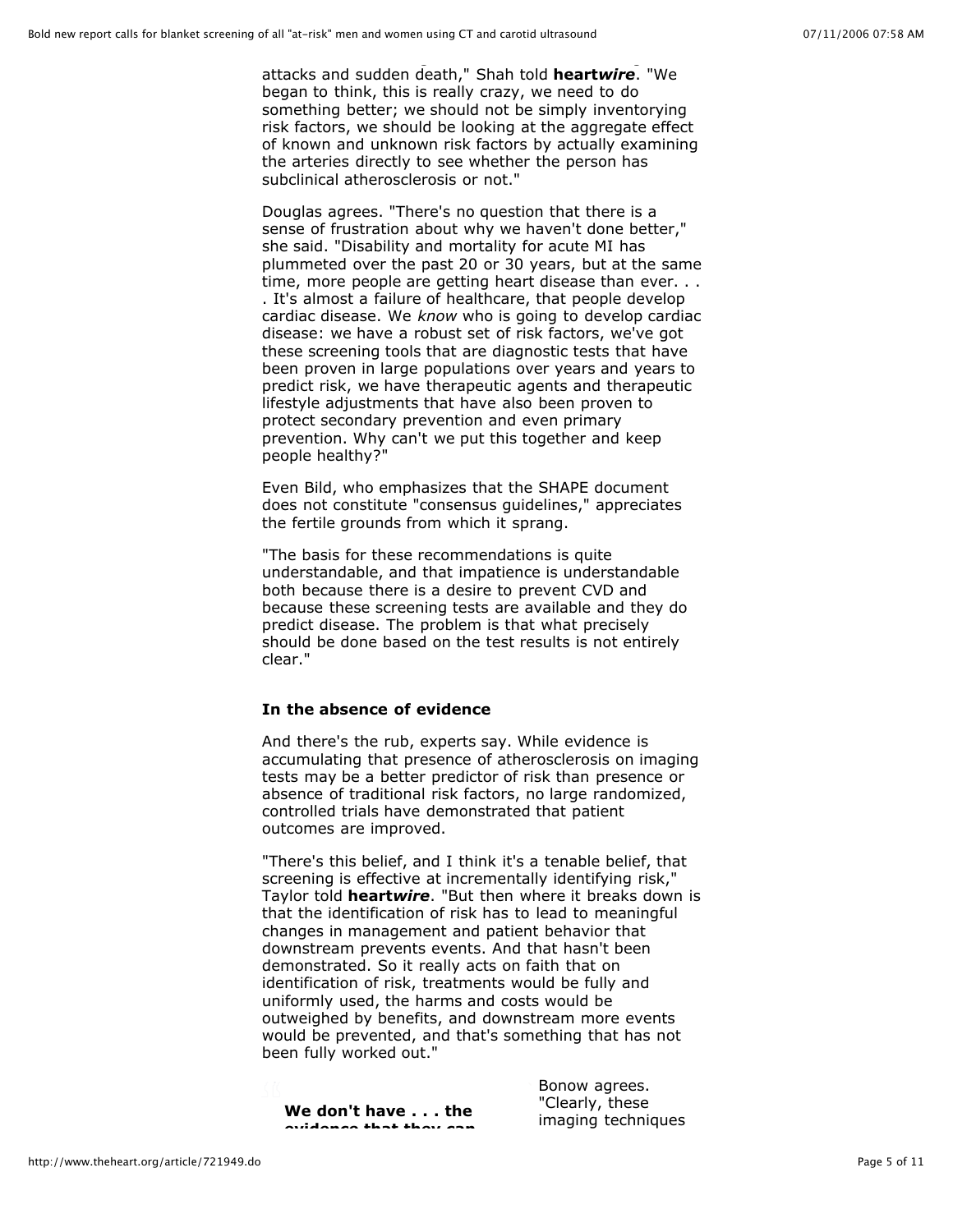**evidence that they can make a difference, whereas we do have an enormous amount of data that identifying people with high cholesterol or high blood pressure and treating them to goal can have a major impact in terms of clinical outcomes.**

are exciting, they're evolving, and they may be valuable. We know they can detect disease, but what we don't have is the evidence that they can make a difference, whereas we do have an enormous amount of data that identifying people with high

cholesterol or high blood pressure and treating them to goal can have a major impact in terms of clinical outcomes. Calling these 'guidelines' is a little premature, because we don't have outcome evidence."

But others point out that the evidence supporting imaging tests like mammography for cancer screening is no better than the evidence for cardiovascular imaging. "The amazing thing is, screening for cancer is reimbursed, but screening for the most common disease that leads to death—CVD—is not reimbursed, and that's the paradox," Shah commented.

Naghavi is pragmatic: "Physicians want their patients to receive the best care, but the problem is they need to be reimbursed. A few insurance companies have realized this, although none of the big players, but unless Medicare supports this, the chance of getting a national adoption would be small."

Where everyone agrees is that clinical trials are warranted but the scope and cost of a trial are prohibitive. "We filed a report with NHLBI that said there should be a randomized trial of a strategy that looks pretty much like this vs usual care," but it was rejected, Califf said. "I would bet that trials like that will be done when and if the [**National Institutes of Health**] NIH budget gets restored," he predicted, adding that he gives the AEHA credit for putting forward "a strong case."

"I hope this actually leads to doing a randomized trial that would answer the questions," he said.

Asked whether the NHLBI is currently contemplating such a trial, Bild said no, although she acknowledged that it had been discussed in the past. "Such a study would be extremely expensive to conduct, but that doesn't mean the NHLBI would never do it."

# **Other hurdles**

While the absence of incontrovertible proof is the overriding criticism of the proposed screening approach, additional quibbles emerged in interviews with **heart***wire*.

First and foremost were concerns about industry sponsorship. Naghavi insisted to **heart***wire* that full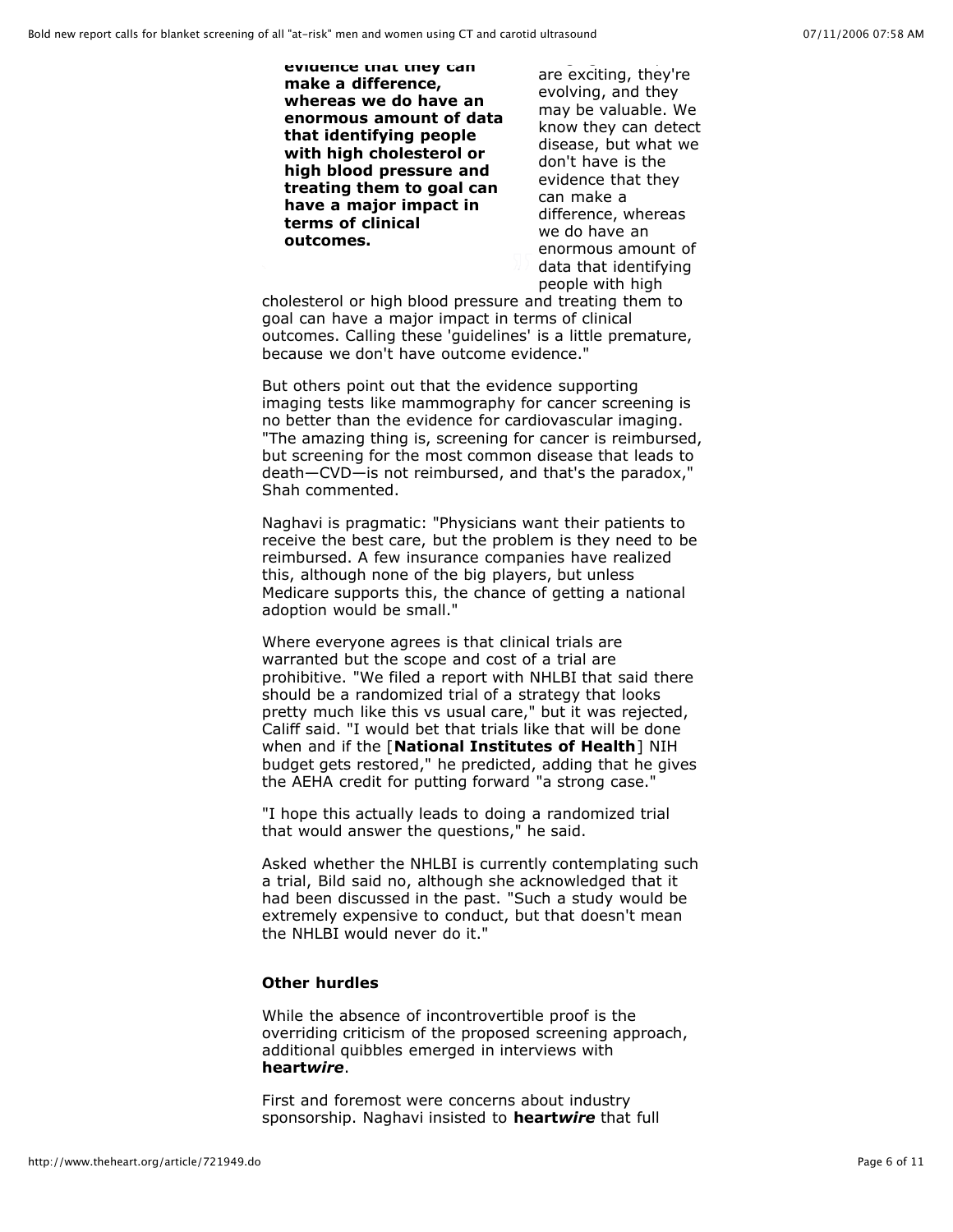transparency is key to the broad acceptance of the guidelines and was happy to provide disclosure information for everyone associated with the proposal. Pfizer has been the "platinum" sponsor of the Vulnerable Plaque satellite symposia, but others, including GlaxoSmithKline, GE Healthcare, Bristol-Myers Squibb, DiaDexus, CV Therapeutics, and many more, have all been cosponsors in the past. The AEHA website was paid for by Pfizer—roughly US \$20 000 according to Naghavi as was the *AJC* supplement (US \$55 800)—but cardiologists and others associated with the AHEA and the SHAPE task force have worked on a volunteer basis, Naghavi stated. He himself has not yet drawn a salary from the AHEA but says he hopes to in the future. Membership in the AEHA is free.

Notably, the first two Vulnerable Plaque publications were published in *Circulation* and were authored by a veritable *Who's Who* of cardiology—many of the most prestigious names do not appear on this third publication.

Technological aspects of the proposed strategy also came under scrutiny in interviews with **heart***wire*. Douglas pointed to the very different regulatory approval granted to imaging technology as compared with drugs. "If an imaging company develops a new imaging technique, the 510K approval is a very low bar, especially compared with medications and what we expect of them to be sold in the marketplace."

Similarly, Califf noted that even if screening were accepted as a strategy, the next issue would be regulating the quality of the screens themselves. "If you look at mammography as an example, there are very rigid standards now and certification for doing screening mammography, you can't just set up shop and start doing it," he said.

There are also the risks to patients, not only of taking drugs with known toxicities deemed appropriate on the basis of imaging results, but also from radiation exposure. Fewer and fewer centers use plain old electron-beam (EB) CT and instead would likely use multislice CT, which images the heart as well as the arteries but delivers a much higher radiation dose than the EBCT of yesteryear.

Other, less-tangible risks are difficult to distinguish from the purported benefits.

Many advocates of CAC and CIMT screening have long argued that the scans have the power to motivate physicians and

**Once you tell somebody that they actually have the disease and match them to the risk factors, they tend to get religion in terms of actually being motivated to change their behavior.**

patients alike. "Once you tell somebody that they actually have the disease and match them to the risk factors, they tend to get religion in terms of actually being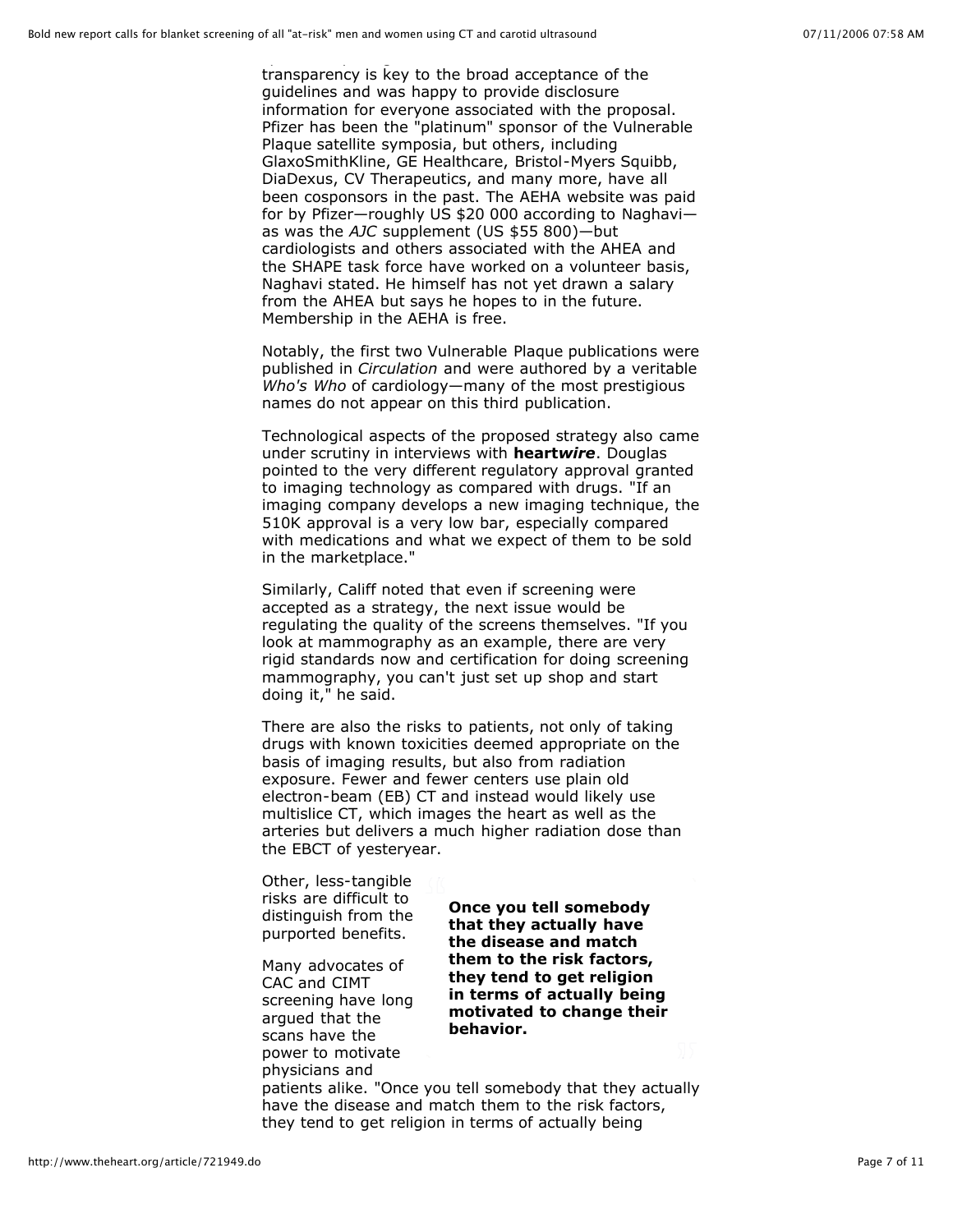motivated to change their behavior and take medication that they ordinarily would not have agreed to take," Shah explained. But Taylor, who published a 2003 paper in the *Journal of the American Medical Association* specifically testing this theory, challenges that. As reported by **heart***wire*, his study showed that seeing evidence of CAC did not appear to result in patients being more motivated to make lifestyle changes [**5**].

"How many people read the warning labels on cigarettes and continue to smoke?" Taylor asks. "How many step on a scale and say, oh my god, and eat less that day and then go right back to the same behavior? It's not the epiphany that people think it is."

Indeed, Taylor thinks the strategy could actually backfire, at least in terms of patient effects. "We know that labeling people with hypertension, which is another asymptomatic diagnosis, actually is a measurable detriment to quality of life, so it's reasonable to assume that labeling someone with atherosclerosis would also be detrimental to their quality of life. Imagine your quality of life after you've been told you're sick and have to take pills the rest of your life."

But Taylor also argues that to focus on patient behavior may be the wrong approach: "If it's something that motivates physicians to be more attentive and use the right medications, that's a good thing in itself."

Other, more benign, influences may also have a hand namely professional interests, reputations, and an unshakable belief in the power of imaging—at least among the believers.

"Knowing most of the people on this paper, I would say they are well motivated but not unbiased," Califf told **heart***wire*. "Most of them have devoted their lives to developing better methods of imaging and of course to making earlier diagnoses of vascular disease and doing something about it, so it's hardly surprising that they'd also be providing clinical services related to that effort, for something they believe in. But the beauty of professional societies and government guidelines and performance measures is that people who are not financially or conceptually biased toward a particular point of view must vet these things."

### **The way forward**

Shah believes, however, that the momentum is growing, as is the pool of professionals who believes things should change. "This is true of every medical innovation: initially there is significant skepticism, and eventually the studies come out and you can begin to see that there's something here that makes sense. . . . It's going to take some time for us to convince the Framingham mafia that we can do a better job by incorporating imaging into that scale, but I also don't think it's a case of either/or; I think we need both, because you need to know what the risk factors are to modify them." Indeed, everyone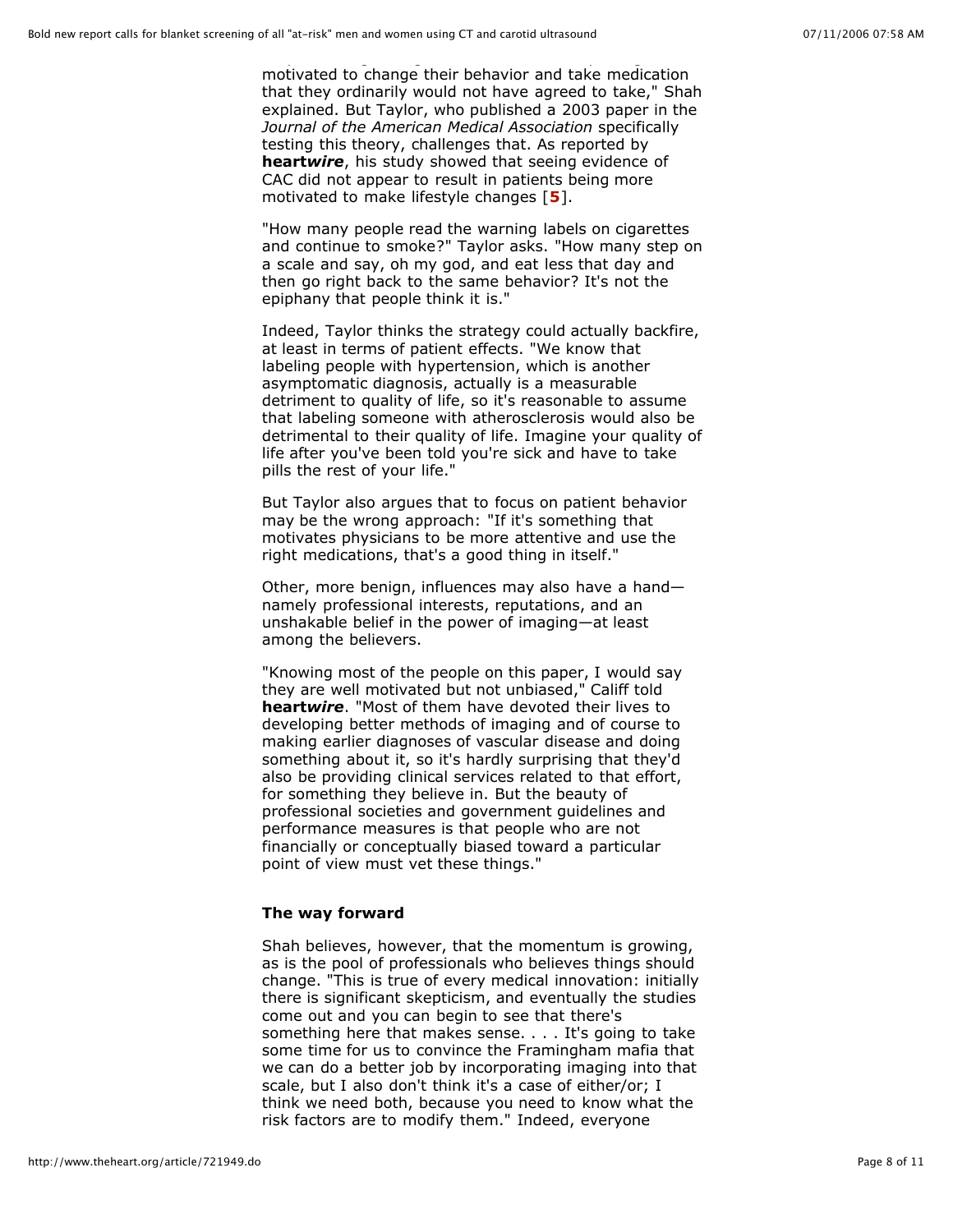interviewed by **heart***wire*, while supporting or rejecting the SHAPE proposal to varying degrees, agreed that imaging deserved a bigger role in risk prediction.

**This group is . . . a group with passion, but I think the technology they're talking about is evolving slowly.**

Fuster, in an interview, emphasized that the primary goal of publication was education and said he did not think the time had come for full adoption of a

blanket screening approach. "It's still expensive, it's still not sensitive and specific enough, and it still has some radiation, at least in the case of CT. My view of this group is very positive, it's a group with passion, but I think the technology they're talking about is evolving slowly. You need these kind of passionate people, and particularly in this context, they are doing a very good job."

New imaging guidelines from the AHA and ACC are currently under review and anticipated to be released in the fall. And while the SHAPE task-force report may appear to be a preemptive strike, from a mix of zeal and impatience, Douglas points out that imaging strategies are already widely in use. "There are screening tests available, people are using them as screening tests, they're being marketed directly to the public in some cases, and the patient-care algorithms are not necessarily being done appropriately, intelligently, or in a uniform way. So in some ways, actually, practice has gotten ahead of the guidelines, rather than the guideline proposal getting ahead of practice."

Califf observed that as long as patients are willing to pay for information, some physicians would be happy to provide it. "It's a matter of political philosophy whether you think that's the right thing to do, but there's plenty of people in Minneapolis-St Paul who have enough money that if they want to go in and get a carotid ultrasound and a calcium score, they just pull out their credit card and pay for it."

Naghavi himself acknowledges that the direct-toconsumer marketing is one thing holding the field back. "The company that developed EBCT did the greatest disservice to the field. They were too excited about the technology to collect the evidence we have now. But this should not be the reason for healthcare national policy makers to think that because there were some wrongdoings, they will not consider the evidence. This is a problem of the entire culture—we care more for sickcare than healthcare, and I don't think we would be able to make a huge impact overnight, but this is the first step."

Whether clinicians will be eager to incorporate this imaging strategy in their practices or wait for "true" guidelines is anyone's guess.

"Individual clinicians are going to have to make some of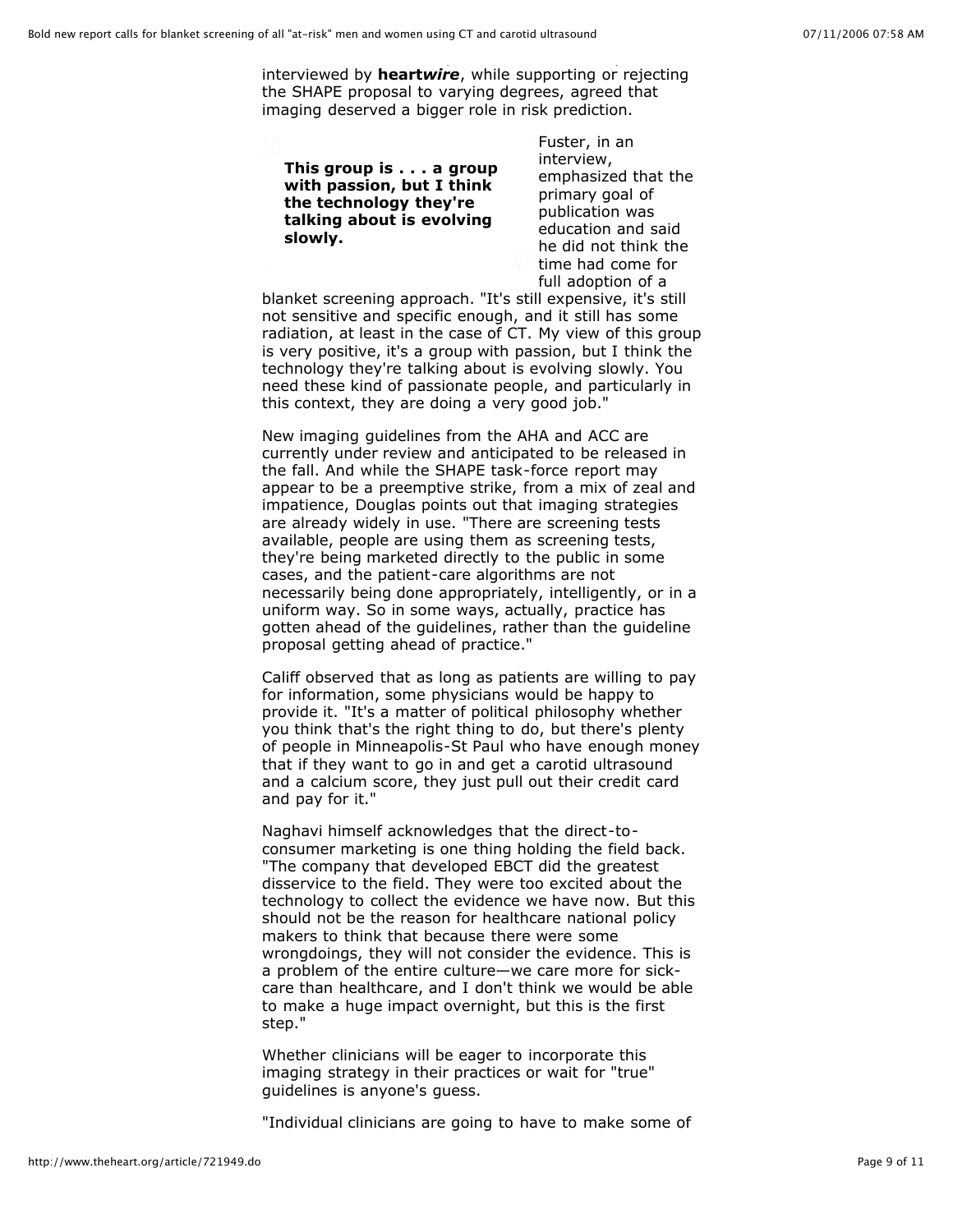these decisions on their own, because we just don't have the evidence yet to say yes or no, this is the way to go," Bild acknowledges. "And unfortunately, much of medicine is practiced in that context, in the face of imperfect evidence."

Douglas agrees: "Everybody's got their own bar. There are 30 or 40 well-recognized cardiologists and scientists on this document who think this strategy is reasonable."

Even *AJC* editor **Dr William Roberts** (Baylor College of Medicine, Waco, TX), who cautioned against oversimplifying the subject of vulnerable plaque, its role, and its detection, told **heart***wire*, "I don't think any government authority or the two major cardiological organizations have any unequivocal authority" over how clinicians run their practices.

And sometimes a lack of evidence can't keep a field from moving forward. "One of the problems when government organizations are sponsors of guidelines is that they can't say anything without absolute proof that it's accurate," Roberts commented. "That's not the real world. If you have to prove something in court, then those are the things you have to go with, but I don't think it's always the best thing for patient care."

#### **Sources**

- 1. Naghavi M, Falk E, Hecht HS, et al. From vulnerable plaque to vulnerable patient: Part III. Introducing a new paradigm for the prevention of heart attack; identification and treatment of the asymptomatic vulnerable patient. Screening for Heart Attack Prevention and Education (SHAPE) task force report. Executive summary. *Am J Cardiol* 2006; DOI: 10.1016/j.amjcard.2006.03.002. Available at http://www.ajconline.org.
- 2. Fuster V. Foreword. *Am J Cardiol* 2006; DOI:10.1016/j.amjcard.2006.05.006. In press.
- 3. Naghavi M, Libby P, Falk E, et al. From vulnerable plaque to vulnerable patient: a call for new definitions and risk assessment strategies: Part II. *Circulation* 2003; 108:1772- 1778. PUBMED
- 4. Naghavi M, Libby P, Falk E, et al. From vulnerable plaque to vulnerable patient: a call for new definitions and risk assessment strategies: Part I. *Circulation* 2003; 108:1664- 1672. PUBMED
- 5. O'Malley PG, Feuerstein IM, Taylor AJ. Impact of electron beam tomography, with or without case management, on motivation, behavioral change, and cardiovascular risk profile: a randomized controlled trial. *JAMA* 2003; 289:2215-2223.

### **Related links**

Seeing coronary calcium is a motivator to comply with therapy, new study finds